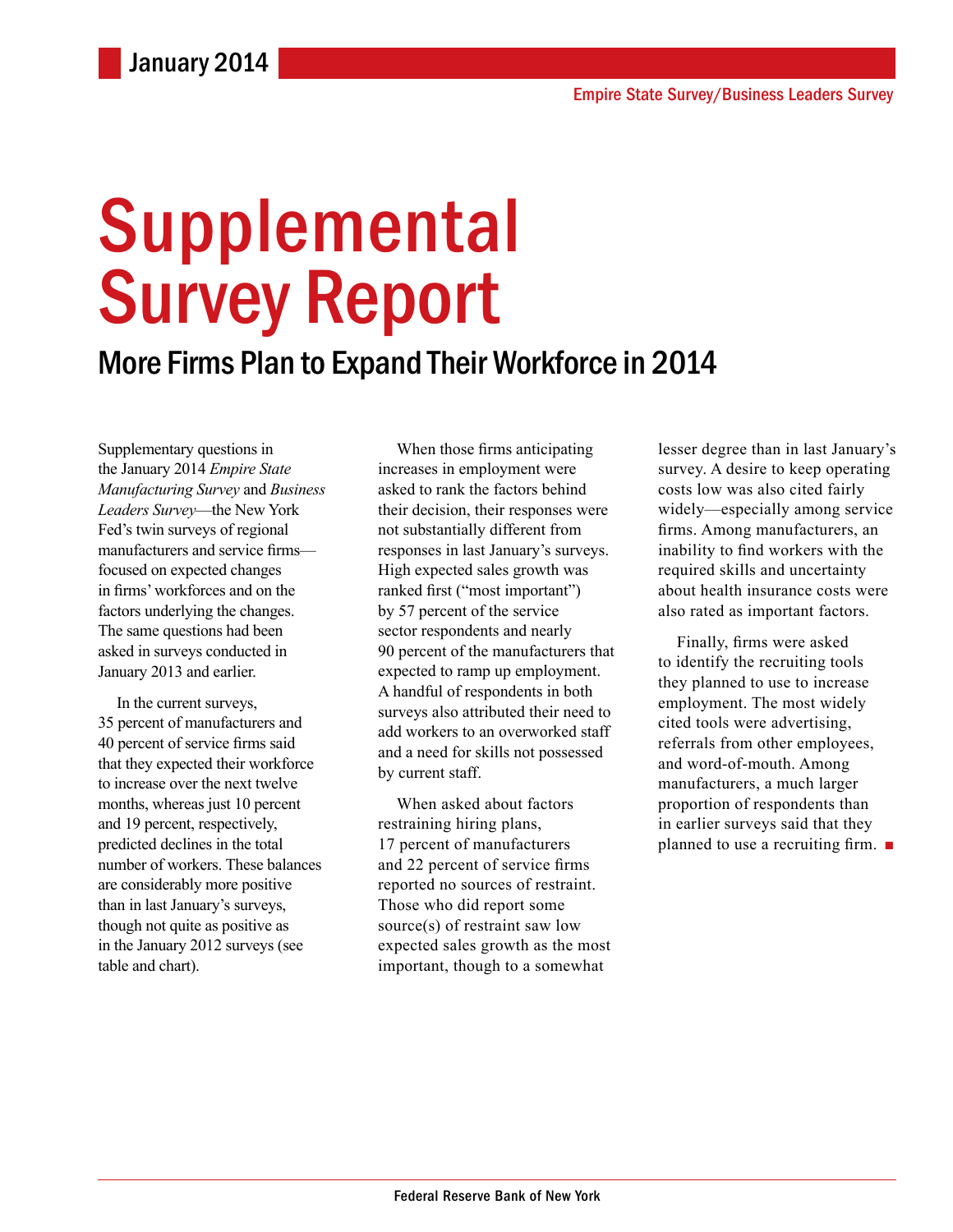## Supplemental Survey Report, continued

#### QUESTION 1

**For each category, please indicate the number of employees you have currently.**

|                     | <b>Empire State Manufacturing Survey</b> |                               |                               |  | <b>Business Leaders Survey</b>         |                               |                               |  |
|---------------------|------------------------------------------|-------------------------------|-------------------------------|--|----------------------------------------|-------------------------------|-------------------------------|--|
|                     | <b>Percentage of Respondents</b>         |                               |                               |  | <b>Percentage of Respondents</b>       |                               |                               |  |
|                     | January 2014<br><b>Survey</b>            | January 2013<br><b>Survey</b> | January 2012<br><b>Survey</b> |  | January 2014<br><b>Survey</b>          | January 2013<br><b>Survey</b> | January 2012<br><b>Survey</b> |  |
| Under 100           | 45.6                                     | 43.5                          | 52.2                          |  | 33.6                                   | 21.3                          | 30.8                          |  |
| 100 to 150          | 15.2                                     | 21.7                          | 23.3                          |  | 12.1                                   | 18.7                          | 10.3                          |  |
| 150 to 200          | 11.4                                     | 10.9                          | 3.3                           |  | 8.4                                    | 13.3                          | 5.1                           |  |
| 200 to 500          | 17.7                                     | 16.3                          | 16.7                          |  | 24.3                                   | 25.3                          | 35.9                          |  |
| 500 or more         | 10.1                                     | 7.6                           | 4.4                           |  | 21.5                                   | 21.3                          | 17.9                          |  |
|                     |                                          |                               |                               |  |                                        |                               |                               |  |
|                     | <b>Average Percentage of Employees</b>   |                               |                               |  | <b>Average Percentage of Employees</b> |                               |                               |  |
| Employee category   |                                          |                               |                               |  |                                        |                               |                               |  |
| Full-time employees | 94.1                                     | 92.4                          | 96.0                          |  | 75.8                                   | 86.0                          | 89.6                          |  |
| Part-time employees | 2.1                                      | 4.9                           | 1.9                           |  | 21.8                                   | 10.2                          | 7.3                           |  |
| Contract employees  | 3.8                                      | 2.7                           | 2.1                           |  | 1.8                                    | 3.2                           | 3.1                           |  |

#### Question 2

**Do you expect that your number of employees will increase, remain unchanged, or decrease over the next twelve months?**

|                  |                                  | <b>Empire State Manufacturing Survey</b> |                               | <b>Business Leaders Survey</b>   |                               |                               |  |
|------------------|----------------------------------|------------------------------------------|-------------------------------|----------------------------------|-------------------------------|-------------------------------|--|
|                  | <b>Percentage of Respondents</b> |                                          |                               | <b>Percentage of Respondents</b> |                               |                               |  |
|                  |                                  |                                          |                               |                                  |                               |                               |  |
|                  | January 2014<br><b>Survey</b>    | January 2013<br><b>Survey</b>            | January 2012<br><b>Survey</b> | January 2014<br><b>Survey</b>    | January 2013<br><b>Survey</b> | January 2012<br><b>Survey</b> |  |
|                  |                                  |                                          |                               |                                  |                               |                               |  |
| Increase         | 35.0                             | 27.2                                     | 50.5                          | 40.0                             | 27.6                          | 47.5                          |  |
| Remain unchanged | 55.0                             | 54.3                                     | 40.7                          | 40.9                             | 51.3                          | 47.5                          |  |
| Decrease         | 10.0                             | 18.5                                     | 8.8                           | 19.1                             | 21.1                          | 5.0                           |  |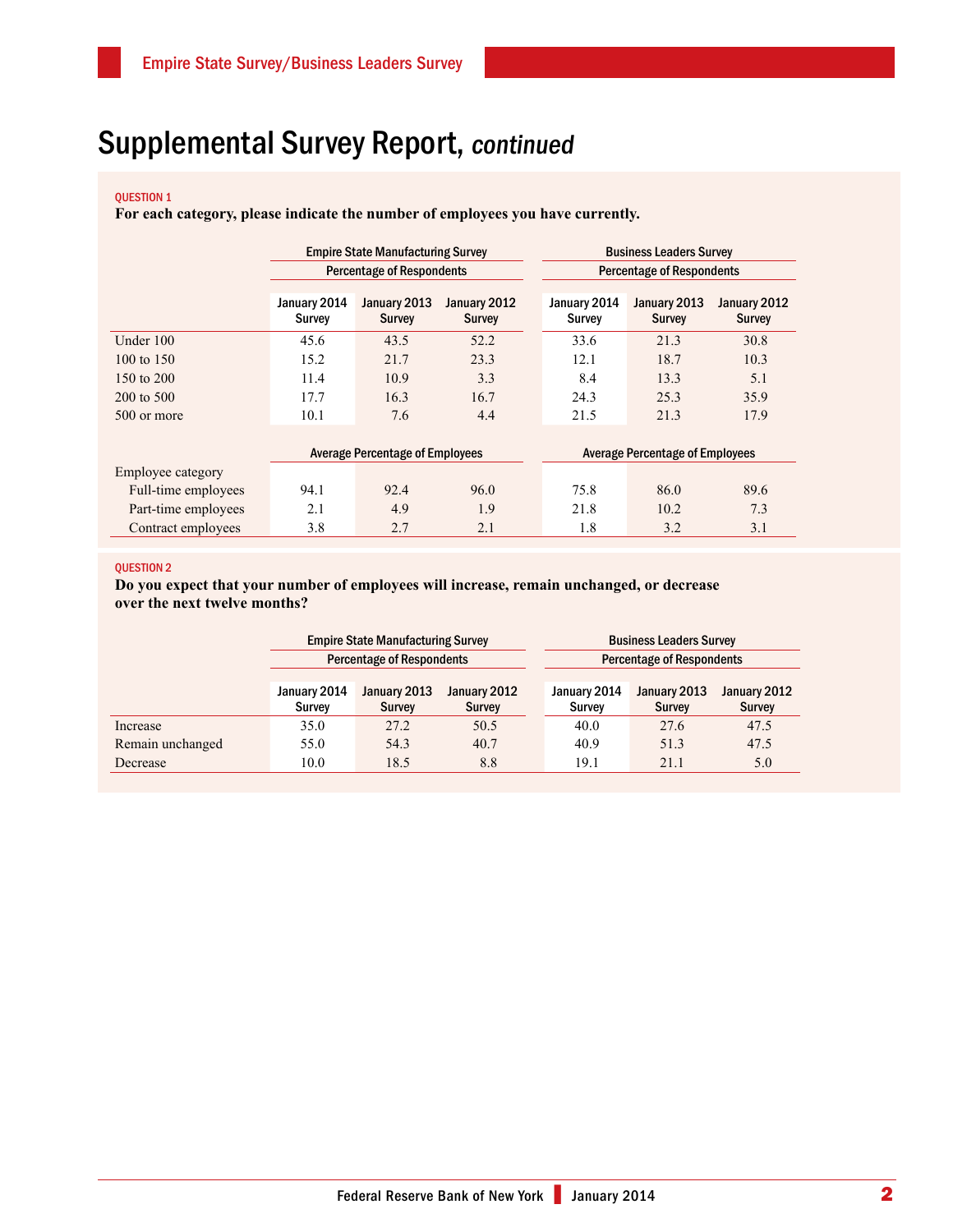## Supplemental Survey Report, continued

#### Question 3

**If you plan to increase** t**otal employment: What are the three most important factors behind your plans to increase employment? Please rank up to three factors.**

|                                             |                   | <b>Empire State Manufacturing Survey</b>                         |                                | <b>Business Leaders Survey</b><br><b>Percentage of Respondents</b><br><b>Ranking the Factor as</b> |                                 |                                |  |
|---------------------------------------------|-------------------|------------------------------------------------------------------|--------------------------------|----------------------------------------------------------------------------------------------------|---------------------------------|--------------------------------|--|
|                                             |                   | <b>Percentage of Respondents</b><br><b>Ranking the Factor as</b> |                                |                                                                                                    |                                 |                                |  |
|                                             | Most<br>Important | <b>Second Most</b><br>Important                                  | <b>Third Most</b><br>Important | Most<br>Important                                                                                  | <b>Second Most</b><br>Important | <b>Third Most</b><br>Important |  |
| Expected growth of sales is high            | 89.3              | 10.7                                                             | 3.6                            | 56.8                                                                                               | 6.8                             | 4.5                            |  |
| Reduced employment too much in recession    | 0.0               | 3.6                                                              | 0.0                            | 4.5                                                                                                | 4.5                             | 0.0                            |  |
| Current staff are overworked                | 0.0               | 25.0                                                             | 17.9                           | 9.1                                                                                                | 18.2                            | 13.6                           |  |
| Need skills not possessed by current staff  | 0.0               | 35.7                                                             | 25.0                           | 6.8                                                                                                | 20.5                            | 11.4                           |  |
| Labor costs have fallen                     | 0.0               | 0.0                                                              | 0.0                            | 0.0                                                                                                | 2.3                             | 2.3                            |  |
| Decreased economic or financial uncertainty | 3.6               | 14.3                                                             | 21.4                           | 2.3                                                                                                | 4.5                             | 11.4                           |  |
| Firm's financial position has improved      | 0.0               | 3.6                                                              | 14.3                           | 4.5                                                                                                | 13.6                            | 11.4                           |  |
| Other factors                               | 7.1               | 0.0                                                              | 0.0                            | 13.6                                                                                               | 9.1                             | 9.1                            |  |

#### Question 4

#### **What are the three most important factors, if any, restraining your hiring plans? Please rank up to three factors.**

|                                                               |                                                                             | <b>Empire State Manufacturing Survey</b> |                                | <b>Business Leaders Survey</b>                                              |                                 |                                |  |
|---------------------------------------------------------------|-----------------------------------------------------------------------------|------------------------------------------|--------------------------------|-----------------------------------------------------------------------------|---------------------------------|--------------------------------|--|
|                                                               | <b>Percentage of Respondents</b><br><b>Ranking the Factor as</b>            |                                          |                                | <b>Percentage of Respondents</b><br><b>Ranking the Factor as</b>            |                                 |                                |  |
|                                                               | <b>Most</b><br>Important                                                    | <b>Second Most</b><br>Important          | <b>Third Most</b><br>Important | <b>Most</b><br>Important                                                    | <b>Second Most</b><br>Important | <b>Third Most</b><br>Important |  |
| Expected growth of sales is low                               | 36.8                                                                        | 7.4                                      | 4.4                            | 29.5                                                                        | 15.9                            | 4.5                            |  |
| Current staff are underutilized/                              |                                                                             |                                          |                                |                                                                             |                                 |                                |  |
| working reduced hours                                         | 0.0                                                                         | 7.4                                      | 7.4                            | 2.3                                                                         | 2.3                             | 2.3                            |  |
| Cannot find workers with required skills                      | 20.6                                                                        | 10.3                                     | 13.2                           | 12.5                                                                        | 10.2                            | 1.1                            |  |
| Labor costs are high                                          | 2.9                                                                         | 11.8                                     | 8.8                            | 5.7                                                                         | 10.2                            | 11.4                           |  |
| Uncertainty about the cost<br>of health insurance             | 11.8                                                                        | 20.6                                     | 5.9                            | 3.4                                                                         | 8.0                             | 10.2                           |  |
| Uncertainty about other regulations<br>or government policies | 4.4                                                                         | 13.2                                     | 11.8                           | 6.8                                                                         | 9.1                             | 14.8                           |  |
| Firm's financial position has deteriorated                    | 4.4                                                                         | 0.0                                      | 1.5                            | 2.3                                                                         | 4.5                             | 3.4                            |  |
| Want to keep operating costs low                              | 13.2                                                                        | 8.8                                      | 23.5                           | 26.1                                                                        | 18.2                            | 17.0                           |  |
| Other factors                                                 | $0.0\,$                                                                     | 2.9                                      | 2.9                            | 6.8                                                                         | 3.4                             | 3.4                            |  |
|                                                               | <b>Percentage of Respondents</b><br><b>Reporting No Source of Restraint</b> |                                          |                                | <b>Percentage of Respondents</b><br><b>Reporting No Source of Restraint</b> |                                 |                                |  |
|                                                               | 17.1                                                                        |                                          |                                | 22.1                                                                        |                                 |                                |  |